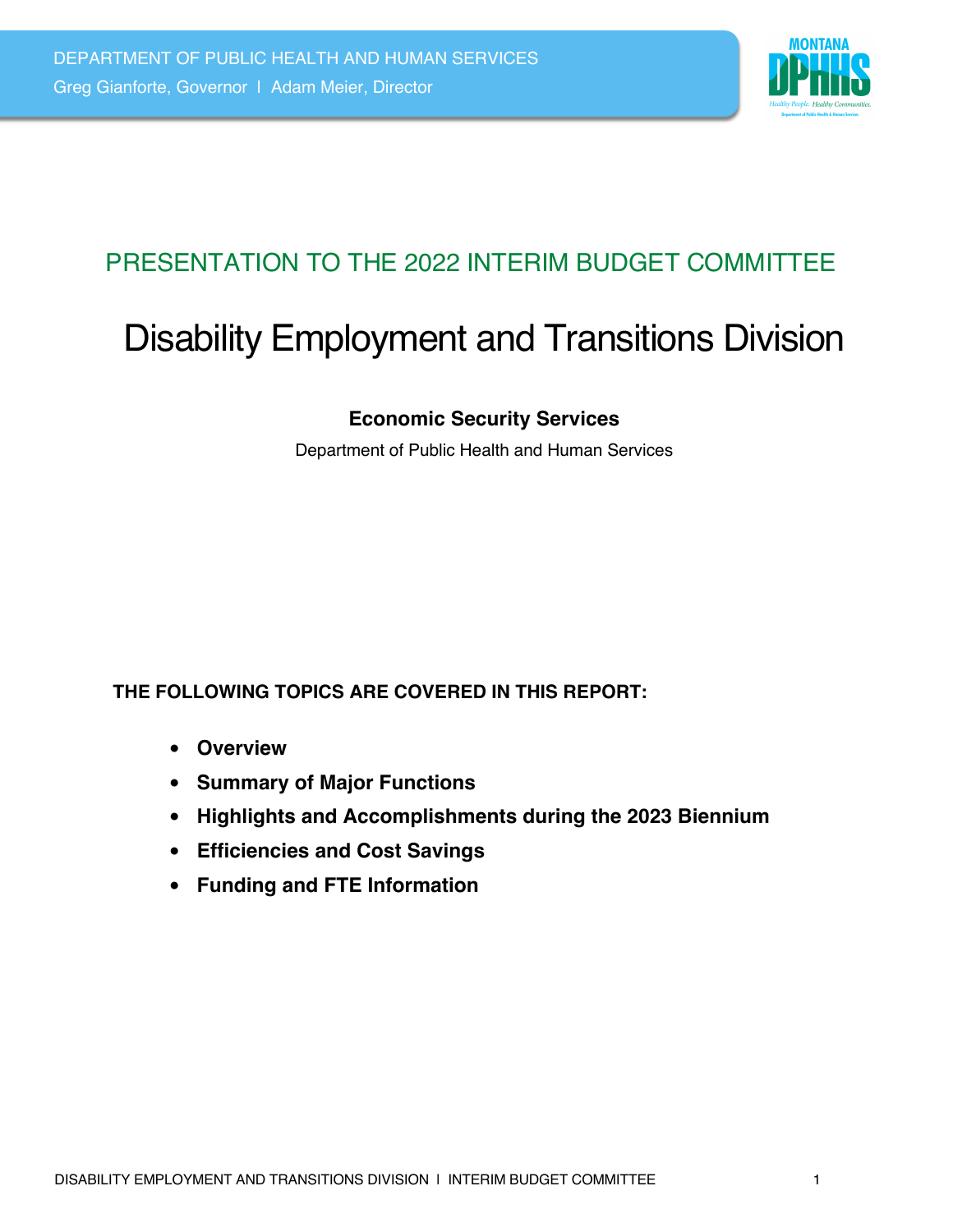# **OVERVIEW**

The Disability Employment and Transitions Division (DETD) provides more than 24,000 Montanans, with disabilities, access to services designed to strengthen their economic and social well-being. Montanans living with disabilities want to be meaningful and integrated contributors to society who actively benefit from, and participate in, mainstream life. Citizens with disabilities encounter barriers to employment and independence that prevent their full and equitable inclusion in society including: negative attitudes about what it means to have a disability, discriminatory practices that deny or limit access, inadequate economic choices, and shortcomings in disability skills and resources.

DETD encourages individual and family stability, supports a person's ability to work and to be selfsufficient, and works to maximize the opportunities for independence, well-being, and health for people with disabilities. DETD carries out its work according to the values of promoting informed client choice, independent living, and self-advocacy to ensure people with disabilities are integrated into society in every aspect of their lives.

Over the last biennium, DETD expanded engagement with clients and enhanced collaboration with stakeholders to deliver programs and services that fully integrate individuals living with disabilities into society. The transition from dependence to independence is a long-term investment that strengthens Montana's diverse communities beyond the individuals served. Montanans with disabilities count on DETD and its network of disability service partners to overcome these social and economic challenges.

The division continues to implement strong controls to ensure programs are maximized within budgets to provide greater access to services for all persons with disabilities while forging partnerships with the Montana Department of Labor and Industry, local school districts, Centers for Independent Living, community rehabilitation providers, and other local vendors in communities across Montana.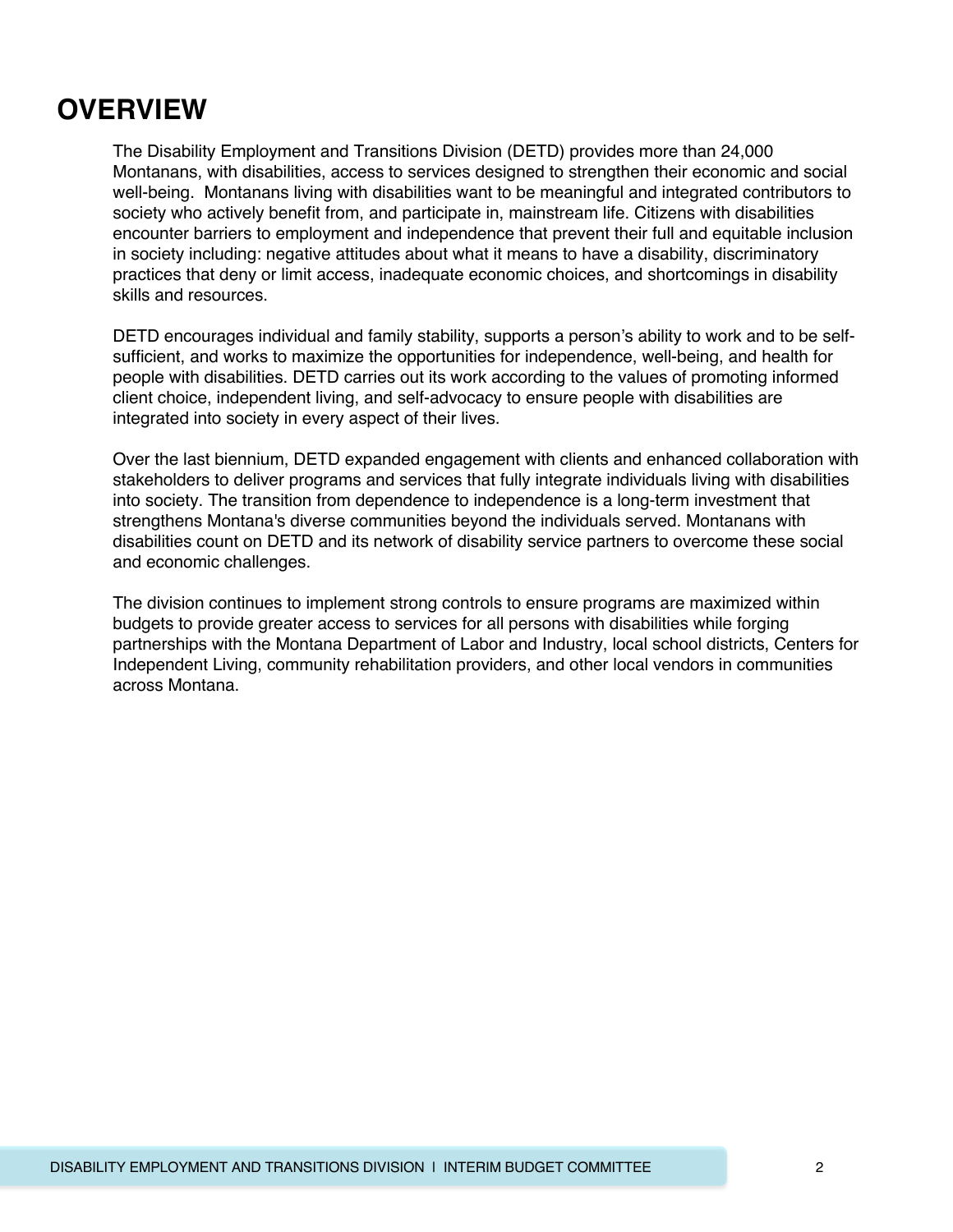# **SUMMARY OF MAJOR FUNCTIONS**

DETD consists of five bureaus: Program Operations and Support, Vocational Rehabilitation Services, Pre-Employment Transition Services, Blind and Low Vision Services, and Disability Determination Services (DDS). In addition, DETD includes the administratively attached Montana Telecommunications Access Program (MTAP) and multiple smaller programs.

### VOCATIONAL REHABILITATION

#### **Vocational Rehabilitation and Blind Services (VRBS)**

Vocational Rehabilitation and Blind Services support people with disabilities to prepare for, obtain, and advance in meaningful employment by providing a range of services based on an individual's employment goals. The Vocational Rehabilitation (VR) counselors work closely with job seekers to determine an employment goal and then identify and arrange high-quality services that lead to meaningful careers. The principle of informed choice guides the services a person receives while harmonizing with an individual's strengths, resources, interests, and capabilities. The VR program is an integral part of the state's workforce system which delivers services in collaboration with local job services, colleges, community rehabilitation providers, and numerous other partners.

Heath came to VRBS after receiving a diagnosis of Central Nervous System Vasculitis which affected his speech, memory, and dexterity. Heath had been told he could no longer work and was distraught by his prognosis. He worked with his VR Counselor to set goals, continue treatment, and coordinate with his doctor.

Heath, determined to return to the workforce, set the goal of becoming a high school teacher. Heath started to slowly work through medical treatment, fatigue, cognitive rehabilitation, and his ability to write and type. In 2019, he earned his master's degree in Education and passed his licensure exam. Heath gained employment as a high school teacher and worked his way off Social Security benefits.

His work as a teacher allows Heath and his wife the opportunity to run a summer business as backcountry guides. After years of uncertainty, Heath is back at work and back on this horse.

#### **Business Services**

Staff with Montana Vocational Rehabilitation Services work with businesses to understand their unique needs and to offer customized services. Staff help Montana businesses become aware of key disability issues; fill open positions with qualified job seekers with disabilities; assess workplace job descriptions, recruitment, and application processes to remove unnecessary barriers; and provide training with accommodations.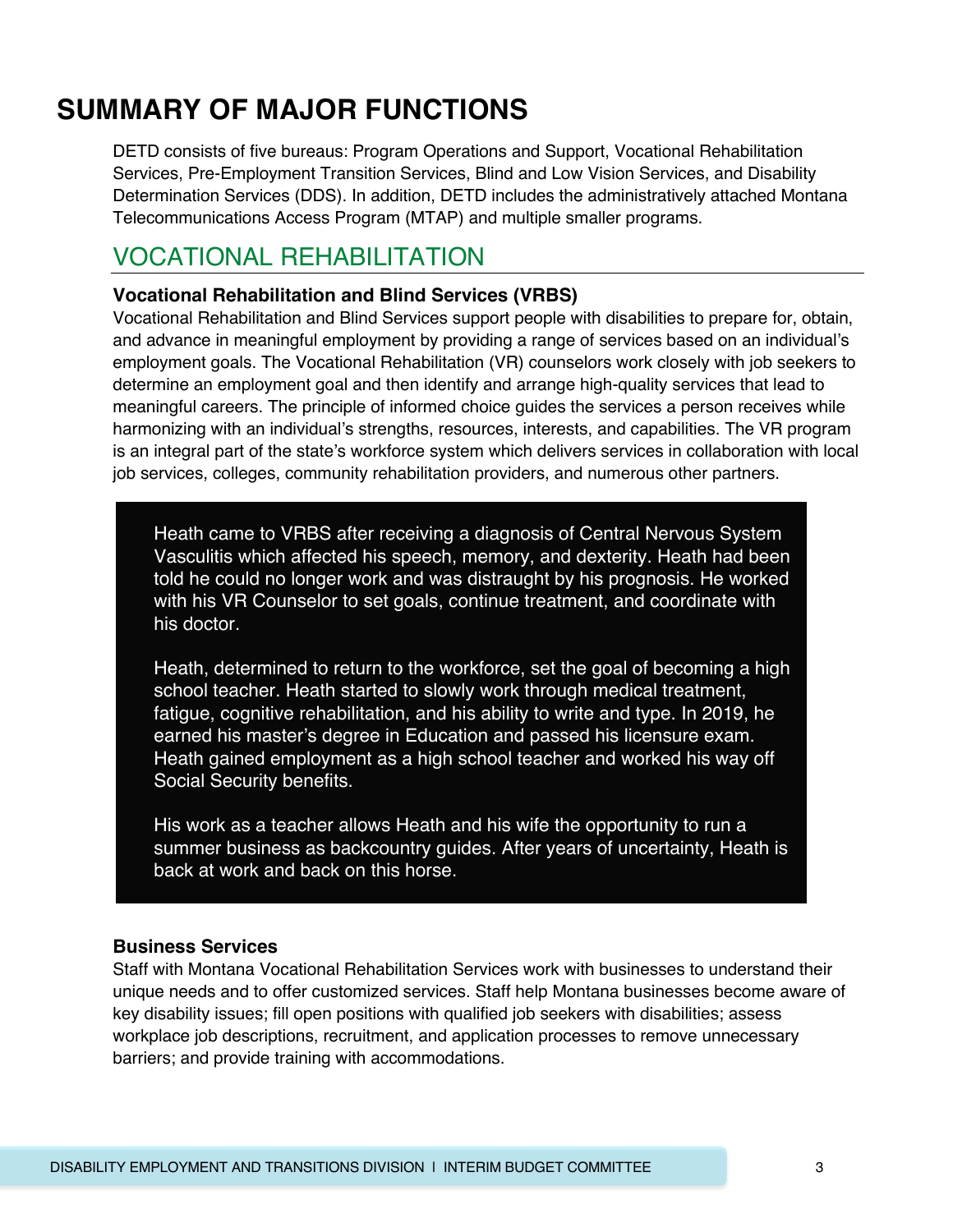# PRE-EMPLOYMENT TRANSITION SERVICES

The Workforce Innovation and Opportunity Act of 2014 (WIOA) requires public vocational rehabilitation programs to set aside at least 15% of their federal funds to provide Pre-Employment Transition Services (Pre-ETS) to students with disabilities who are eligible, or potentially eligible, for VR services. This act expanded the population of students with disabilities the agency serves, along with the types of services that VR agencies may provide students with disabilities as they transition from school to postsecondary employment and education.

Pre-ETS are offered to all school-enrolled students with disabilities aged 14 - 21 in Montana. These services provide an early start to job exploration and assist students with disabilities in identifying career interests. These services provide students with disabilities the opportunities to practice and improve workplace readiness skills and to explore post-secondary training options which lead to more industry recognized credentials and meaningful employment. These services are provided in partnership with local education agencies, community rehabilitation providers, and independent living centers.

Crystal was entering her senior year of high school when she started Pre-ETS. She had experienced job loss due to her impulsivity and inappropriate social skills on-the-job. She started with a summer Pre-ETS class where she participated in roleplaying with trainers to practice proper skills and then enrolled in a work-based learning experience.

With the support of the onsite trainer and manager, the team identified communication skills and behaviors that caused Crystal problems on the job.

The team focused on building those skills so Crystal would be more successful, resulting in her being offered a job at the worksite. She maintained the position and began taking classes at the local community college to pursue her ultimate career goal of Elementary Educator.

### BLIND AND LOW VISION SERVICES (BLVS)

#### **Independent Living Service for the Older Blind Program (OBP)**

These services provide older visually impaired or blind individuals with the ability to live more independently in their homes and community.

#### **Montana Business Enterprise Program (BEP)**

The Business Enterprise Program provides assistance to legally blind residents of Montana to secure and operate a vending business. Through the Randolph-Sheppard Act and the Montana Business Enterprise Law, blind vendors have access to vending opportunities on federal and state properties. Currently, the Business Enterprise Program's vending businesses include: post offices in Billings, Helena, and Missoula; Montana Women's Prison; the Capital Building vending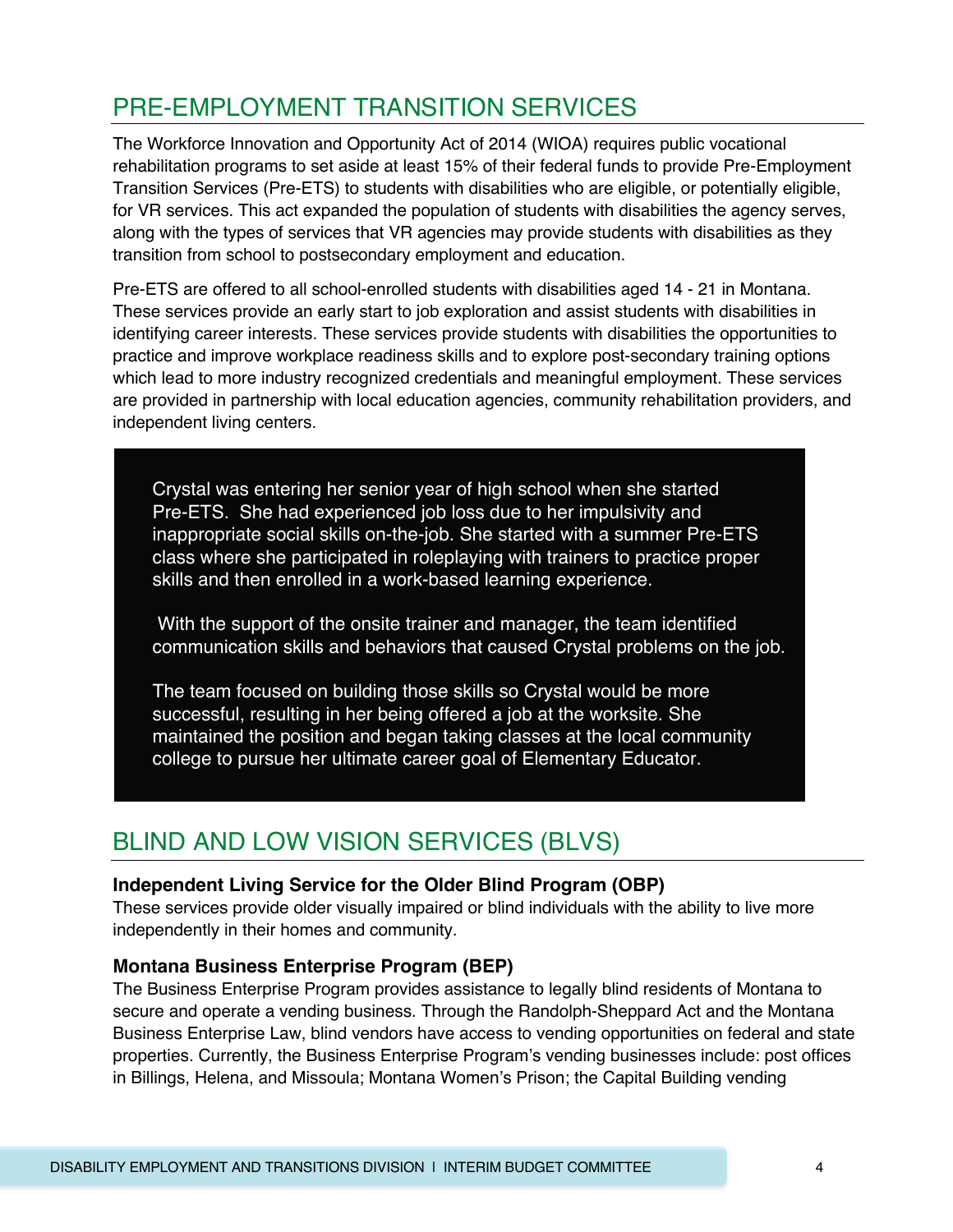machines; and Rocky Mountain Labs in Hamilton.

Lucas started with BLVS in his senior year of high school when his dream at the time was to join the military. He talked to a recruiter who informed him he would not pass the military vision test.

BLVS provided guidance and counseling to support him through the loss of his lifelong dream and to begin exploring other possibilities. Through this therapeutic relationship, Lucas set the goal of becoming a detention officer. He earned degrees in psychology and forestry and gained employment as a detention officer.

After six months, Lucas decided it was not the career for him and became a volunteer firefighter. The volunteer experience gave him the training to begin a career with the USDA Forest Service as a wildland firefighter. Lucas says, "I now love my job and couldn't imagine doing anything else."

### EXTENDED EMPLOYMENT PROGRAM

The Extended Employment program provides support for clients with the most significant disabilities to maintain employment after the end of VR program services. Funding for job support moves from VR to Extended Employment to avoid an interruption in services. Continuous support is provided to the individual and the employer to ensure long-term job retention.

## INDEPENDENT LIVING SERVICES

Independent living programs provide Montanans with disabilities the services needed to achieve their desired way of life. These core services include information and referrals to appropriate organizations, independent skills training, individual and systems change advocacy, and peer mentoring. Other services provided include benefits counseling and planning, housing information, help with accessibility issues, and personal care assistance.

### MONTANA TELECOMMUNICATIONS ACCESS PROGRAM

The Montana Telecommunications Access Programs ensure that Montanans who are deaf, deaf/blind, hard-of-hearing, or speech or mobility-impaired can use traditional telecommunications equipment and services. MTAP oversees the Montana Relay program, which offers assistive equipment and services to Montanans whose disabilities make it hard for them to use the phone.

Some examples of the type of equipment the program provides are: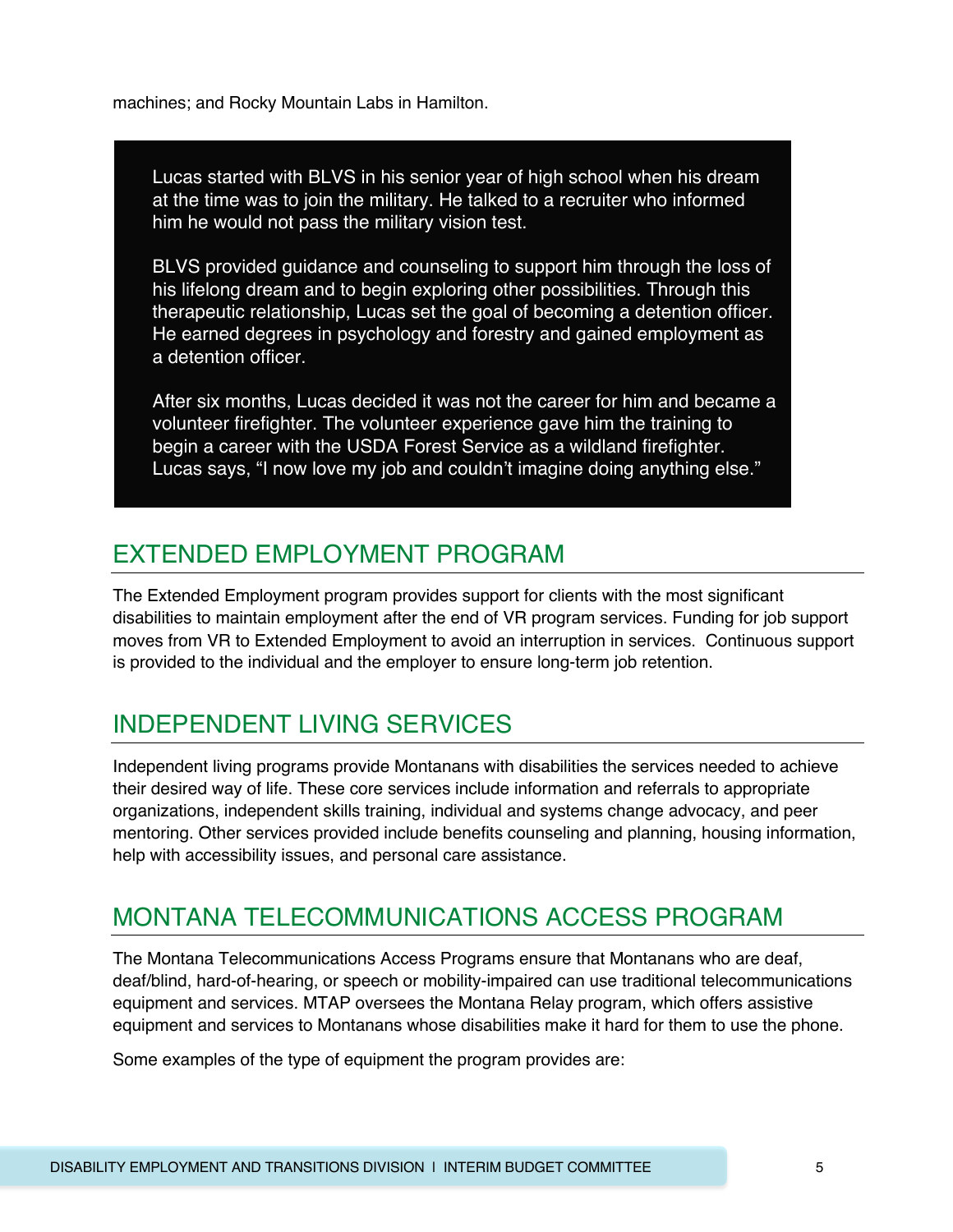- Amplified phones: phones with built-in volume control that makes incoming sounds louder and tone control to make sound clearer.
- Captioned phones: phones with technology that allow individuals who are severely hard of hearing to use their voice to converse while reading the other side of the conversation on the screen display of their phone.
- Mobile devices: devices that enable those who are Deaf or have a speech or mobility challenge to use the telephone by sending messages back and forth, using voice commands, or using video relay services on either a mobile phone or an iPad.

# OTHER SERVICES

#### **Disability Determination Services**

The Montana Disability Determination Services (DDS) determines medical eligibility for Social Security Disability claims. These determinations are based on federal rules and regulations.

#### **MonTECH Assistive Technology Program**

MonTECH provides free information about assistive technology devices and services for Montanans. Assistive technology includes any item, piece of equipment, software, or product system used to increase, maintain, or improve functional capabilities of persons with disabilities.

#### **Public Transportation Coordination**

Regardless of age or ability, people need to be able to get around in their community so that they can spend time with family, shop, get to appointments, and live a complete life. The 40 public transit agencies across the state provide accessible and reliable transportation for Montanans with disabilities. The Transportation Coordinator works with agencies within DPHHS and across the state to improve transportation and provide information on transportation options to their customers.

#### **DETD includes three citizen councils whose members are appointed by the Governor**

- State Rehabilitation Council
- State Independent Living Council
- Committee on Telecommunications Access Services by Persons with Disabilities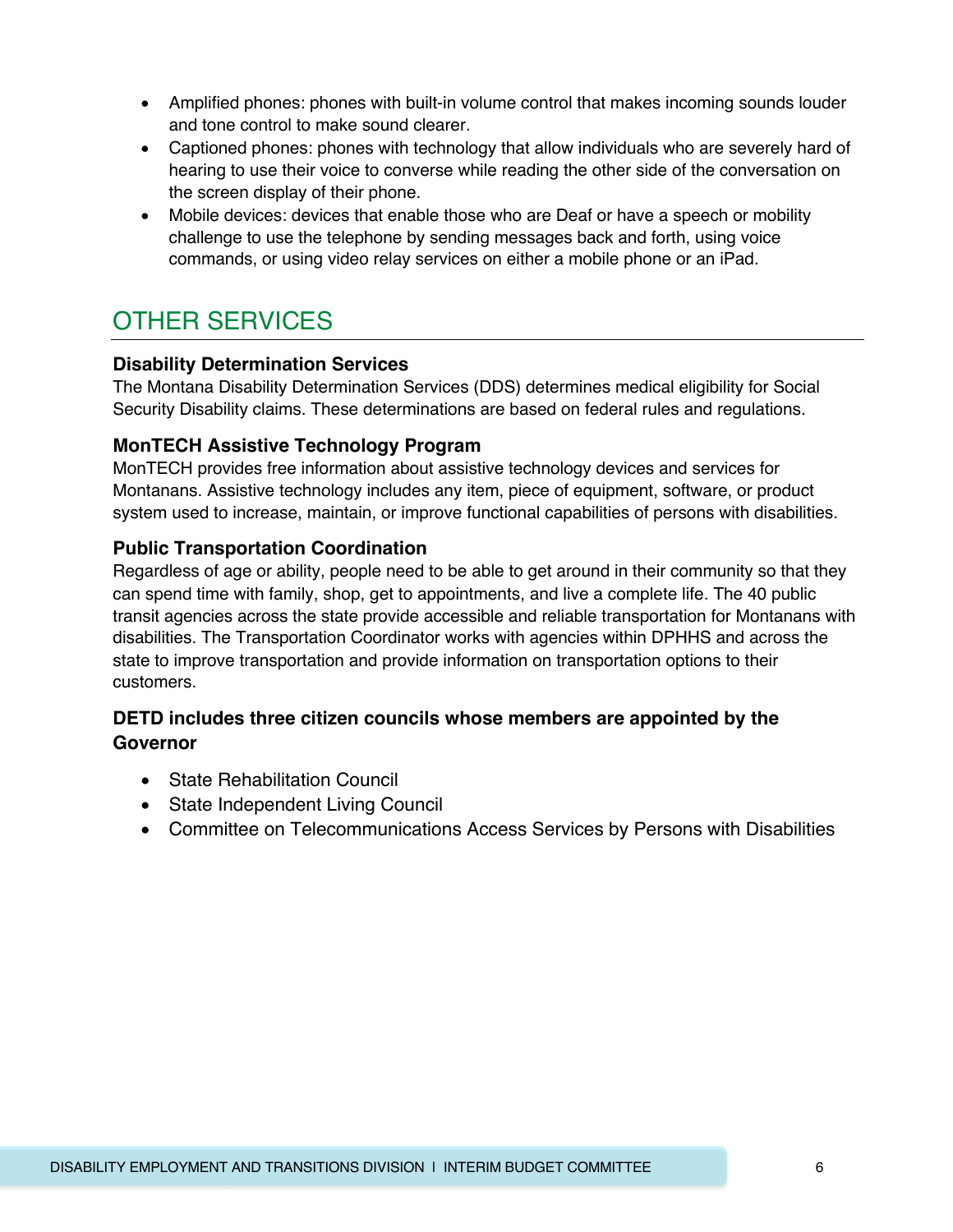# **HIGHLIGHTS AND ACCOMPLISHMENTS DURING THE 2023 BIENNIUM**

## ARPA-INDIVIDUALS WITH DISABILITES EMPLOYMENT ENGAGEMENT PROGRAM

Pandemic-related layoffs disproportionately impacted the disability community. From March to April 2020, the number of employed working-age people with disabilities fell by 20 percent (950,000 people), while the number of employed working-age people without disabilities decreased by 14 percent. The American Rescue Plan Act prioritizes individuals with disabilities as an underserved and underrepresented group in the current labor force.

The Individuals with Disabilities Employment Engagement program augments current VRBS counseling staff by temporarily adding ten Vocational Rehabilitation Technicians. The program filled all the temporary positions this Spring and the increased staffing level has allowed the VR program to invite approximately 700 more individuals with disabilities off the waitlist to help them enter the workforce. It is anticipated the program will eliminate the waitlist entirely over the biennium.

### COOPERATIVE DISABILITY INVESTIGATIONS

Disability Determination Service implemented a Cooperative Disability Investigations (CDI) unit in coordination with the federal Office of Inspector General (OIG), Department of Justice (DOJ), and local law enforcement. This unit leads an anti-fraud initiative that combats fraud within Social Security disability programs. The unit accomplishes its mission by reviewing questionable disability claims and investigating suspected cases of disability fraud. The Montana CDI unit reports more than \$1.5 million in projected savings to SSA disability programs and approximately \$805,200 in non-SSA programs, such as Medicare, Medicaid, housing assistance, and nutrition assistance programs. Since their inception these investigations have contributed to a projected savings to taxpayers of approximately \$2.5 million.

### MONTANA RELAY FRIENDLY BUSINESS

Thousands of Montanans have hearing or speech difficulties resulting in challenges when making a phone call, especially when the recipient of the call is not familiar with a Montana Relay call. Relay users are frequently hung up on due to the pauses that take place when the message is being relayed back and forth. MTAP began offering "Relay Friendly Business" training to provide support to Montana businesses to successfully interact with their customers. Participating businesses received a "Relay Friendly Business" designation from MTAP, a storefront decal to promote their business to Montana Relay users, and are recognized on the DPHHS website.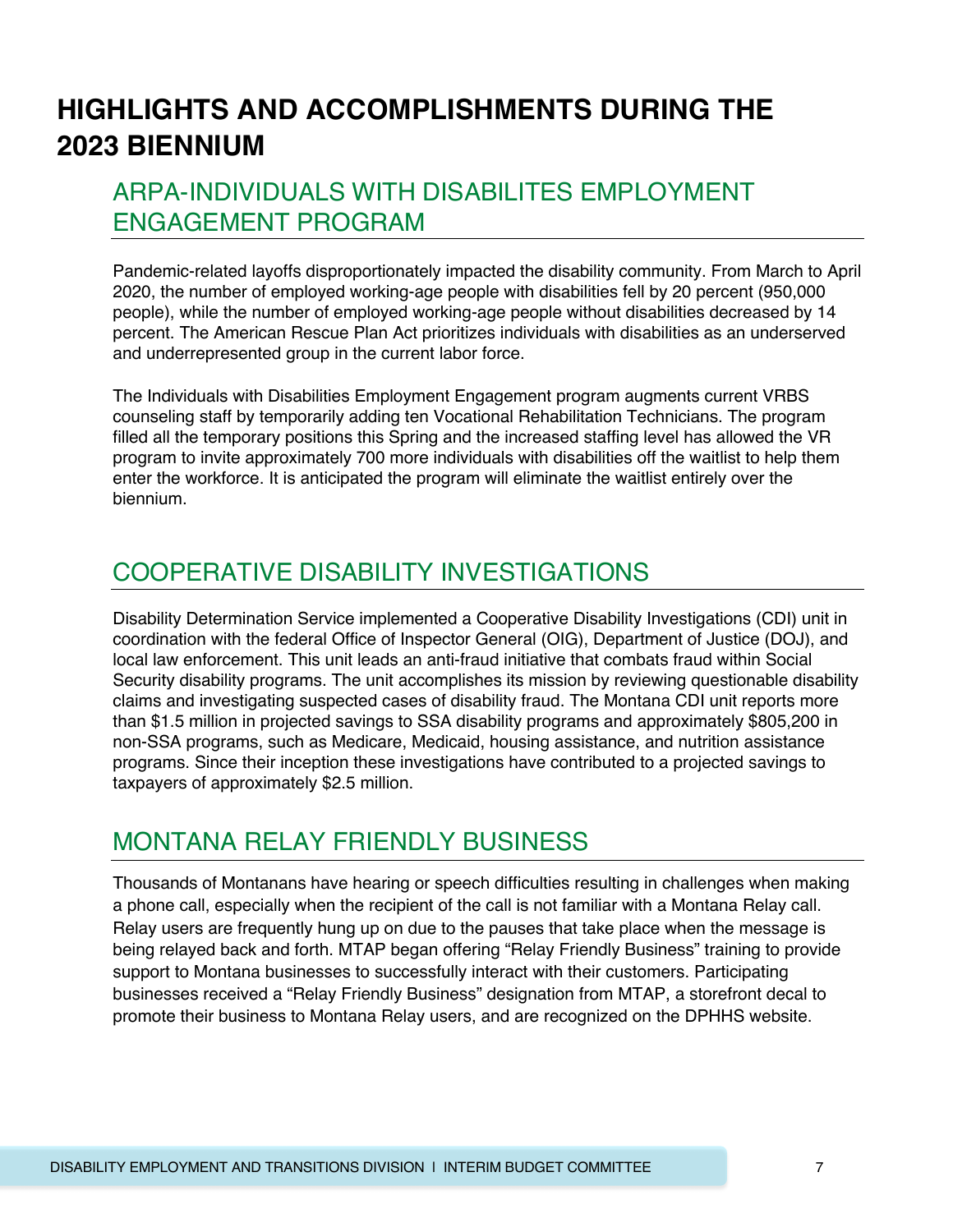# PRE-ETS CAREER-RELATED COMPETITIONS

Career-related student competitions are work-based learning activities that require students to demonstrate mastery of career-related skills through presentations, or competitions, which are judged by professionals. Some examples of school organizations include Future Farmers of America, Jobs for America's Graduates, National Speech and Debate Association, and Health Occupation Students of America. These competitions foster creativity, provide valuable lessons, and inspire students to challenge themselves and achieve things they never thought possible. Pre-ETS partners with these organizations to ensure students with disabilities are included and have the financial assistance necessary to participate and compete alongside their peers.

# **EFFICIENCIES AND COST SAVINGS**

### EXTENDED EMPLOYMENT

Management of the Extended Employment program moved back into the division after more than a decade to achieve greater efficiency, internal controls, and cost savings. This move saved approximately \$85,000 a year and allows the fund to support more individuals with significant disabilities to maintain employment. In addition, beginning in July 2021, the program streamlined service delivery and payment by making it possible for providers to enter client's service data directly in the state's client record management system.

### VRBS ELECTRONIC SIGNATURES

During the COVID-19 public health crisis, the VRBS programs pivoted service delivery to ensure accessible programs for the populations served. Many VRBS program forms require wet or electronic signatures prior to determining eligibility, developing employment plans, or procuring services. The program adopted DocuSign, a legal and secure software, to collect signatures online. Electronic signature options ensured that clients were not delayed in any area of the continuum of service and have allowed staff to meet or exceed federal timeline expectations.